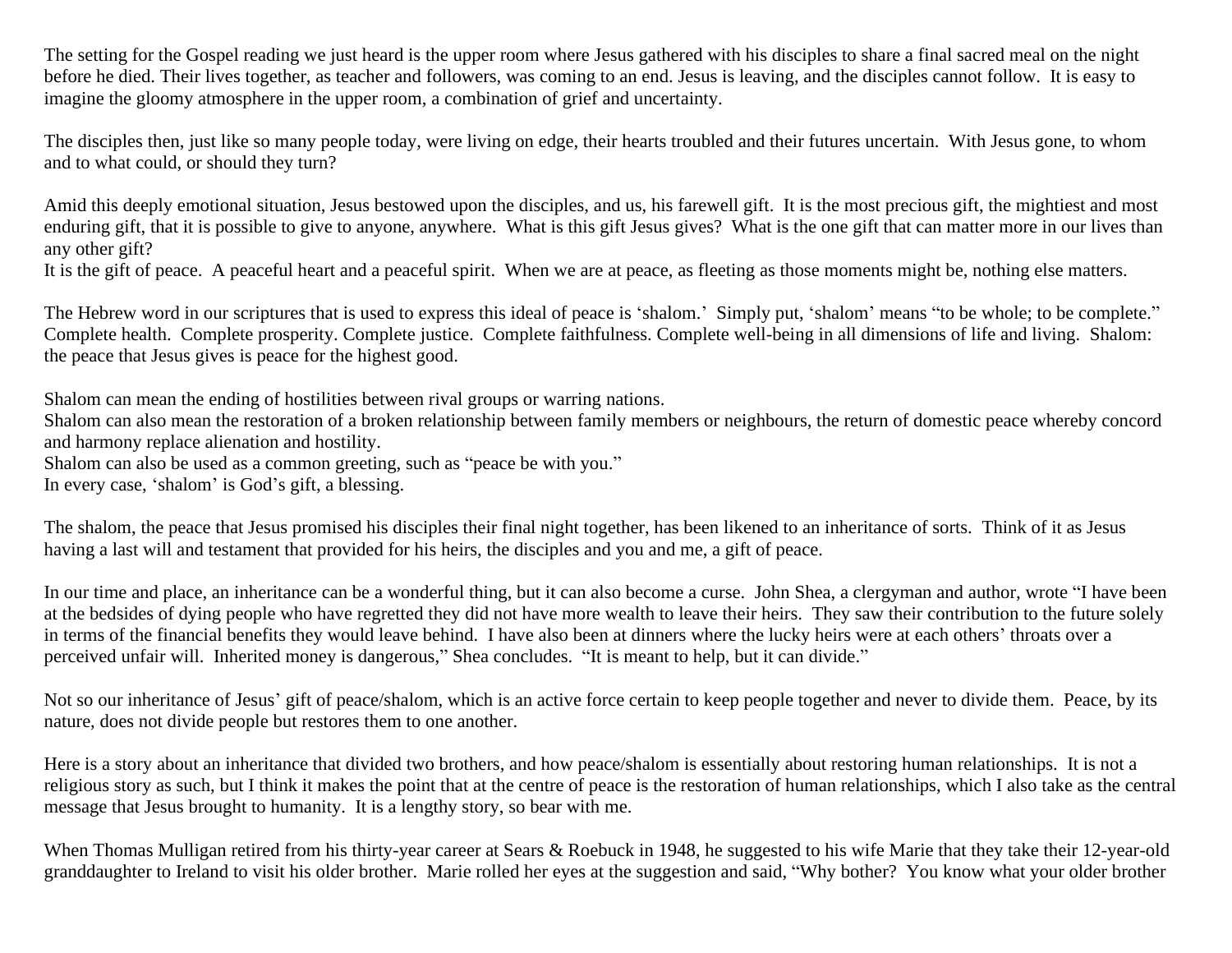is like." But when Thomas told his granddaughter his idea for the trip, she was delighted and asked, "Are you and grandma going back to Ireland to live?" "Why should I?" Thomas answered. "I was starving when I left there thirty years ago."

And indeed, he had been. You see, Thomas was the second son of four sons and three daughters, and many years ago the family farm had been inherited by his older brother. That was just the way things were done. So, there was not much for Thomas to do but clear out in search of better opportunities for supporting himself. Besides, what little food there was on the family farm would go further with one less mouth to feed. As Thomas liked to tell the story, he threw his shoes over his shoulder to save the wear and tear, walked over the mountain, and got on a boat for America. That was in 1908.

In the United States he found a series of jobs as a stock boy, a wagon driver, and even a humiliating stint as a servant until a friend helped him land a job at Sears. He met and married Marie, had three children, made some money, lost most of it in the Great Depression of the 1930s, got back on his feet, and before he realized it he had reached retirement age. As Marie had said at his retirement party, "Where did all the time go, Thomas? Where did it all go?"

Over the years, Thomas had not lost touch with his older brother. Every year at Christmas Thomas wrote him a letter, usually beginning with the line, "Not much new here," and he always slipped a cheque in with the letter. A few weeks later a return letter would arrive, usually beginning with the sentence, "Not much new here either." The check was never mentioned.

And so it was that in the summer of 1948, Thomas, Marie, and their granddaughter boarded a ship to Ireland. When they landed, Thomas, who you will recall had departed Ireland several decades before as the impoverished second son of four sons and three daughters, rented the newest and flashiest model of Packard automobile he could find, put on his best three-piece suit, placed his large gold watch in the pocket of his vest, looked approvingly at his wife in her best hat and dress, and his granddaughter in a new outfit he had purchased for her. Thomas was on his way to see his older brother, who had been the inheritor of the family farm and the reason why Thomas had needed to start a new life for himself with only holes in his pockets so many years ago.

The farmhouse was a humble stone and thatch cottage situated well off the beaten track. Standing in the doorway to the dwelling were Thomas's brother Michael and his wife. "Michael," said the younger brother with his hand extended. "Thomas," said the old brother taking it. They greeted one another, but their eyes never met.

The dinner was plain and good. The talk was general – they spoke of America, children, Ireland, the recent world war. Not much later the wives, sensing they should, said goodnight, leaving the two brothers alone in the kitchen.

After some time, Michael the older brother spoke: "So, you some kind of rich Yankee now?" "No, I am not," Thomas replied. "I suppose you are a prosperous landowner now." "I am not," Michael said. The tension between them was thick.

The older brother stood up, moved to the cabinet, got a large loaf of fresh bread and a breadknife, and sat down. The younger brother retrieved from his suitcase a bottle of Kentucky bourbon and returned to the kitchen. Seated at the table, the two brothers, three decades of distance separating them, proceeded to talk late into the night.